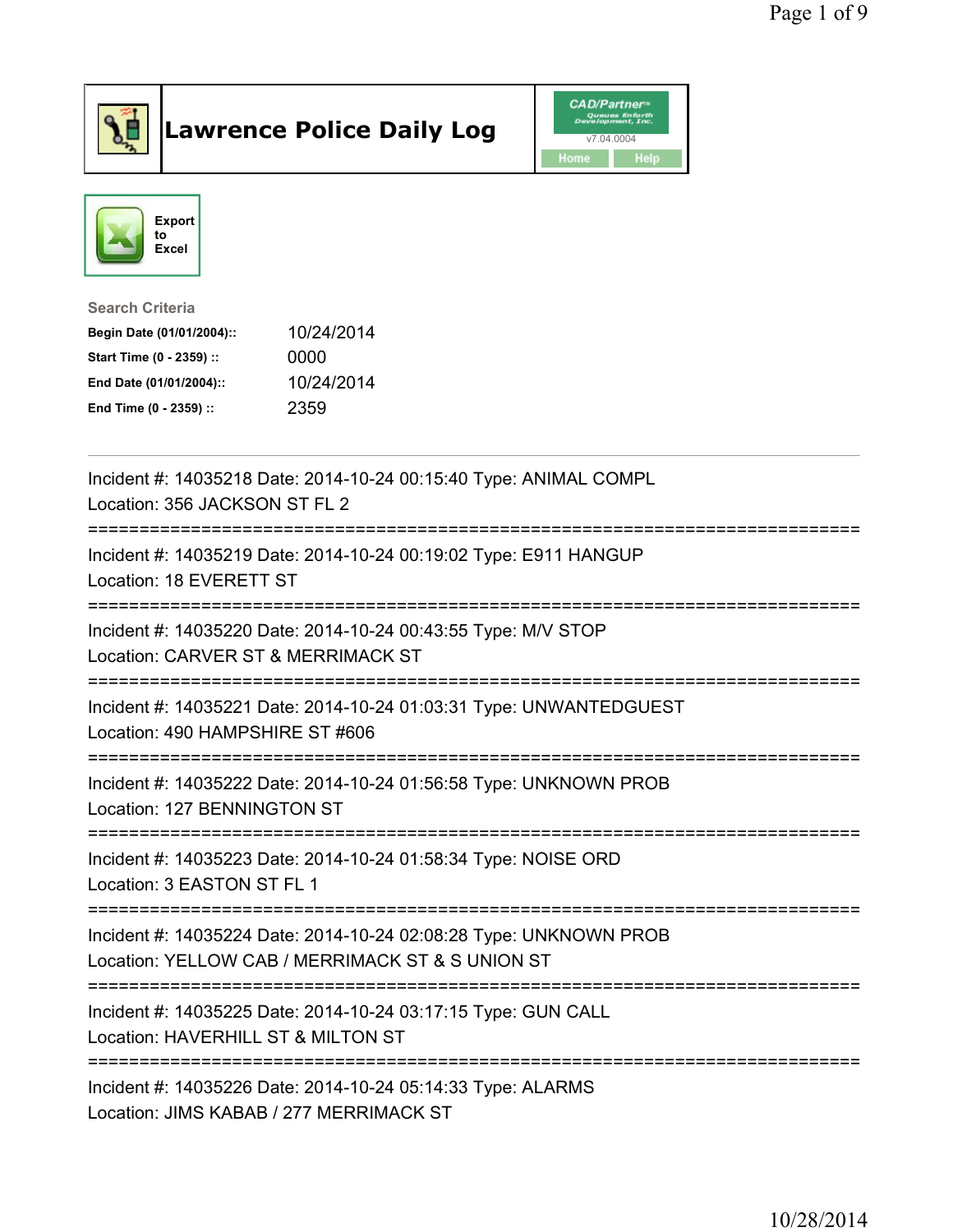| Incident #: 14035227 Date: 2014-10-24 06:24:55 Type: ALARMS<br>Location: BRINKS INC / 9 POWERS ST<br>============================<br>===========       |
|--------------------------------------------------------------------------------------------------------------------------------------------------------|
| Incident #: 14035228 Date: 2014-10-24 07:31:06 Type: CK WELL BEING<br>Location: TRAIN STATION / 301 COMMON ST<br>===================================== |
| Incident #: 14035229 Date: 2014-10-24 07:38:23 Type: M/V STOP<br>Location: ROMANOS PIZZA / 311 MERRIMACK ST<br>:======================                 |
| Incident #: 14035230 Date: 2014-10-24 07:43:03 Type: M/V STOP<br>Location: 495S & 114                                                                  |
| Incident #: 14035231 Date: 2014-10-24 07:57:17 Type: M/V STOP<br>Location: CARVER ST & MERRIMACK ST<br>====================================            |
| Incident #: 14035232 Date: 2014-10-24 09:30:06 Type: ALARM/BURG<br>Location: EL CESAR / 99 ESSEX ST                                                    |
| Incident #: 14035233 Date: 2014-10-24 09:48:51 Type: INVEST CONT<br>Location: 435 LOWELL ST                                                            |
| Incident #: 14035234 Date: 2014-10-24 09:55:12 Type: MEDIC SUPPORT<br>Location: 2 APPLETON ST                                                          |
| Incident #: 14035235 Date: 2014-10-24 10:11:02 Type: AUTO ACC/NO PI<br>Location: 280 MERRIMACK ST                                                      |
| Incident #: 14035236 Date: 2014-10-24 10:19:50 Type: DOMESTIC/PROG<br>Location: 140 WATER ST                                                           |
| Incident #: 14035237 Date: 2014-10-24 10:38:26 Type: UNWANTEDGUEST<br>Location: SOVERIGN BANK / 555 BROADWAY                                           |
| Incident #: 14035238 Date: 2014-10-24 10:41:50 Type: SUS PERS/MV<br>Location: BROADWAY & CONCORD ST                                                    |
| Incident #: 14035239 Date: 2014-10-24 10:51:25 Type: A&B D/W PAST<br>Location: 1 GENERAL ST                                                            |
| Incident #: 14035240 Date: 2014-10-24 11:05:13 Type: SUS PERS/MV                                                                                       |

Location: 370 BROADWAY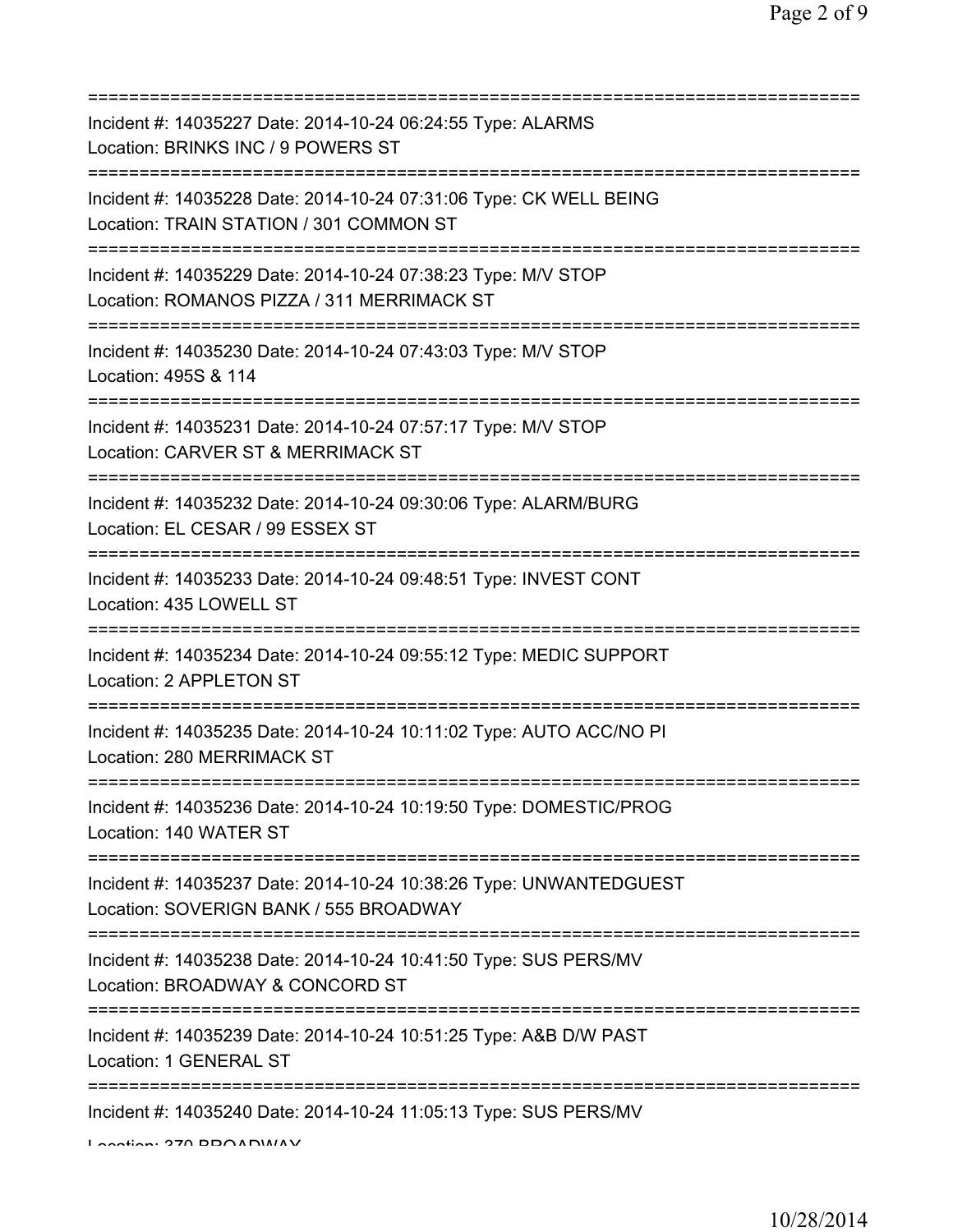| Incident #: 14035241 Date: 2014-10-24 11:12:01 Type: STOL/MV/PAS<br>Location: 472 HAMPSHIRE ST                                                                               |
|------------------------------------------------------------------------------------------------------------------------------------------------------------------------------|
| Incident #: 14035242 Date: 2014-10-24 11:18:24 Type: M/V STOP<br>Location: 120 BERKELEY ST                                                                                   |
| Incident #: 14035243 Date: 2014-10-24 11:23:31 Type: ASSSIT OTHER PD<br>Location: 30 KINGSTON ST<br>=========================                                                |
| Incident #: 14035244 Date: 2014-10-24 11:27:38 Type: DRUG VIO<br>Location: ALMA ST & ERVING AV                                                                               |
| Incident #: 14035245 Date: 2014-10-24 11:29:18 Type: ALARM/BURG<br>Location: 38 DARTMOUTH ST                                                                                 |
| =====================================<br>Incident #: 14035246 Date: 2014-10-24 11:31:24 Type: MEDIC SUPPORT<br>Location: CVS PHARMACY / 266 BROADWAY<br>:=================== |
| Incident #: 14035247 Date: 2014-10-24 11:38:53 Type: AUTO ACC/UNK PI<br>Location: HAVERHILL ST & LAWRENCE ST<br>====================                                         |
| Incident #: 14035248 Date: 2014-10-24 11:43:19 Type: COURT DOC SERVE<br>Location: 46 SAUNDERS ST FL 1                                                                        |
| Incident #: 14035249 Date: 2014-10-24 11:46:03 Type: E911 HANGUP<br>Location: 59 SPRINGFIELD ST #FRONT FL 1ST                                                                |
| Incident #: 14035250 Date: 2014-10-24 11:56:24 Type: STOL/MV/PAS<br>Location: 12 THORNTON ST                                                                                 |
| Incident #: 14035251 Date: 2014-10-24 12:06:11 Type: HARASSMENT<br>Location: 32 WASHINGTON ST                                                                                |
| Incident #: 14035252 Date: 2014-10-24 12:13:07 Type: INVEST CONT<br>Location: 700 ESSEX ST                                                                                   |
| Incident #: 14035253 Date: 2014-10-24 12:17:01 Type: DISTURBANCE<br>Location: 1 GENERAL ST                                                                                   |
| Incident #: 14035254 Date: 2014-10-24 12:25:52 Type: DISABLED MV<br>$\overline{1}$                                                                                           |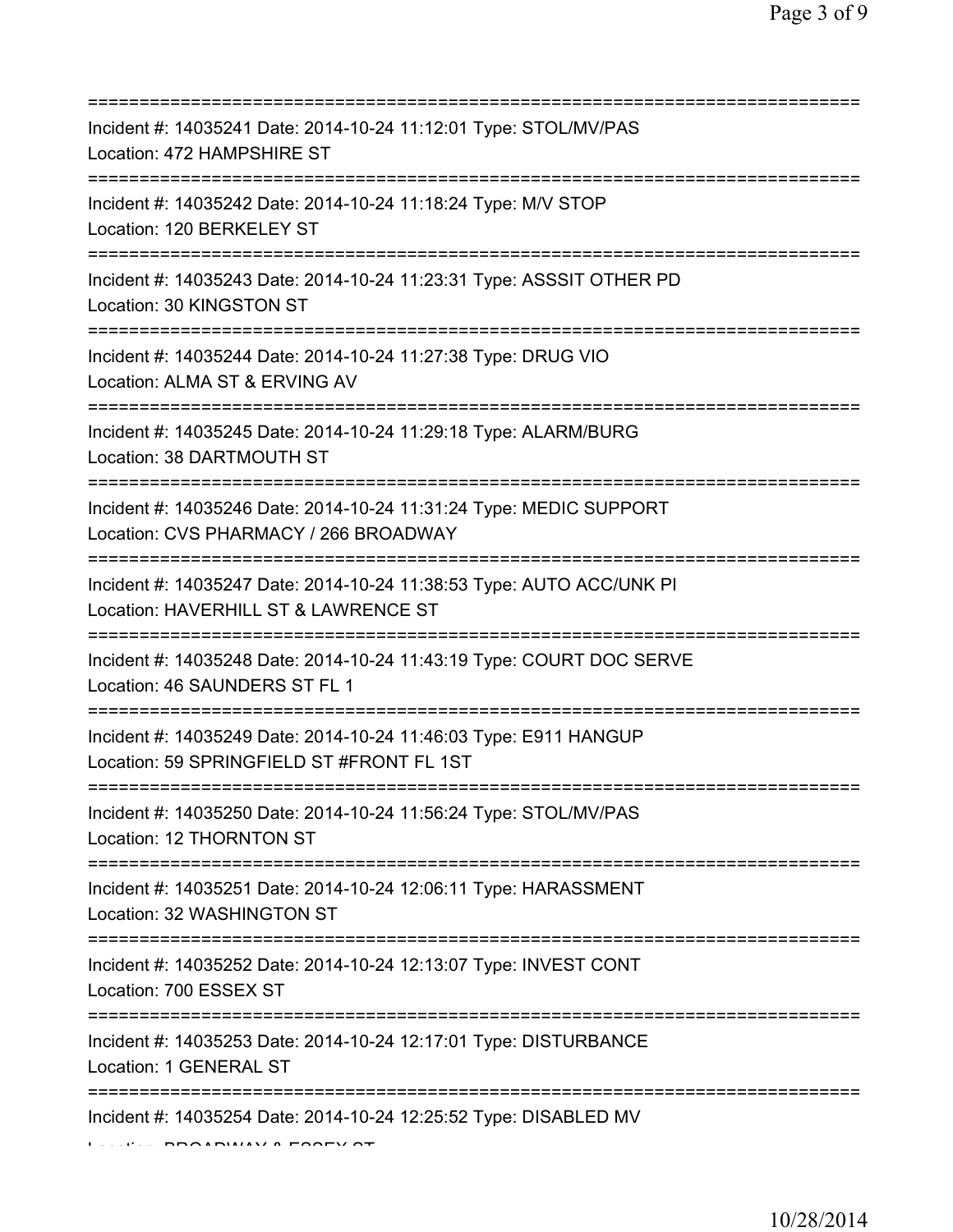| Incident #: 14035255 Date: 2014-10-24 12:30:43 Type: WARRANT SERVE<br>Location: ALDEN CT & WEST ST                                       |
|------------------------------------------------------------------------------------------------------------------------------------------|
| Incident #: 14035256 Date: 2014-10-24 12:31:32 Type: DISABLED MV<br>Location: BROADWAY & TREMONT ST                                      |
| Incident #: 14035257 Date: 2014-10-24 12:34:28 Type: DOMESTIC/PROG<br>Location: 104 HAWTHORNE WAY #226<br>============================== |
| Incident #: 14035258 Date: 2014-10-24 12:42:13 Type: LARCENY/PAST<br>Location: 143 E HAVERHILL ST #1B<br>========================        |
| Incident #: 14035259 Date: 2014-10-24 12:46:01 Type: ALARM/BURG<br>Location: 6 EMERALD AV                                                |
| Incident #: 14035260 Date: 2014-10-24 13:04:48 Type: AUTO ACC/NO PI<br>Location: GILBERT ST & S BROADWAY                                 |
| Incident #: 14035261 Date: 2014-10-24 13:13:52 Type: ALARM/HOLD<br>Location: 18 SOUTH ST<br>================================             |
| Incident #: 14035262 Date: 2014-10-24 13:36:40 Type: INVEST CONT<br>Location: 354 WATER ST                                               |
| Incident #: 14035263 Date: 2014-10-24 13:41:05 Type: SUICIDE ATTEMPT<br><b>Location: FALLS BRIDGE</b>                                    |
| Incident #: 14035264 Date: 2014-10-24 14:05:06 Type: MAL DAMAGE<br>Location: 93 BOWDOIN ST                                               |
| Incident #: 14035265 Date: 2014-10-24 14:06:30 Type: DISTURBANCE<br>Location: MCDONALDS / 50 BROADWAY                                    |
| Incident #: 14035266 Date: 2014-10-24 14:28:25 Type: DISORDERLY<br>Location: 70 N PARISH RD                                              |
| Incident #: 14035267 Date: 2014-10-24 14:37:16 Type: THREATS<br>Location: 233 HAVERHILL ST                                               |
| Incident #: 14035268 Date: 2014-10-24 14:41:29 Type: 209A/SERVE                                                                          |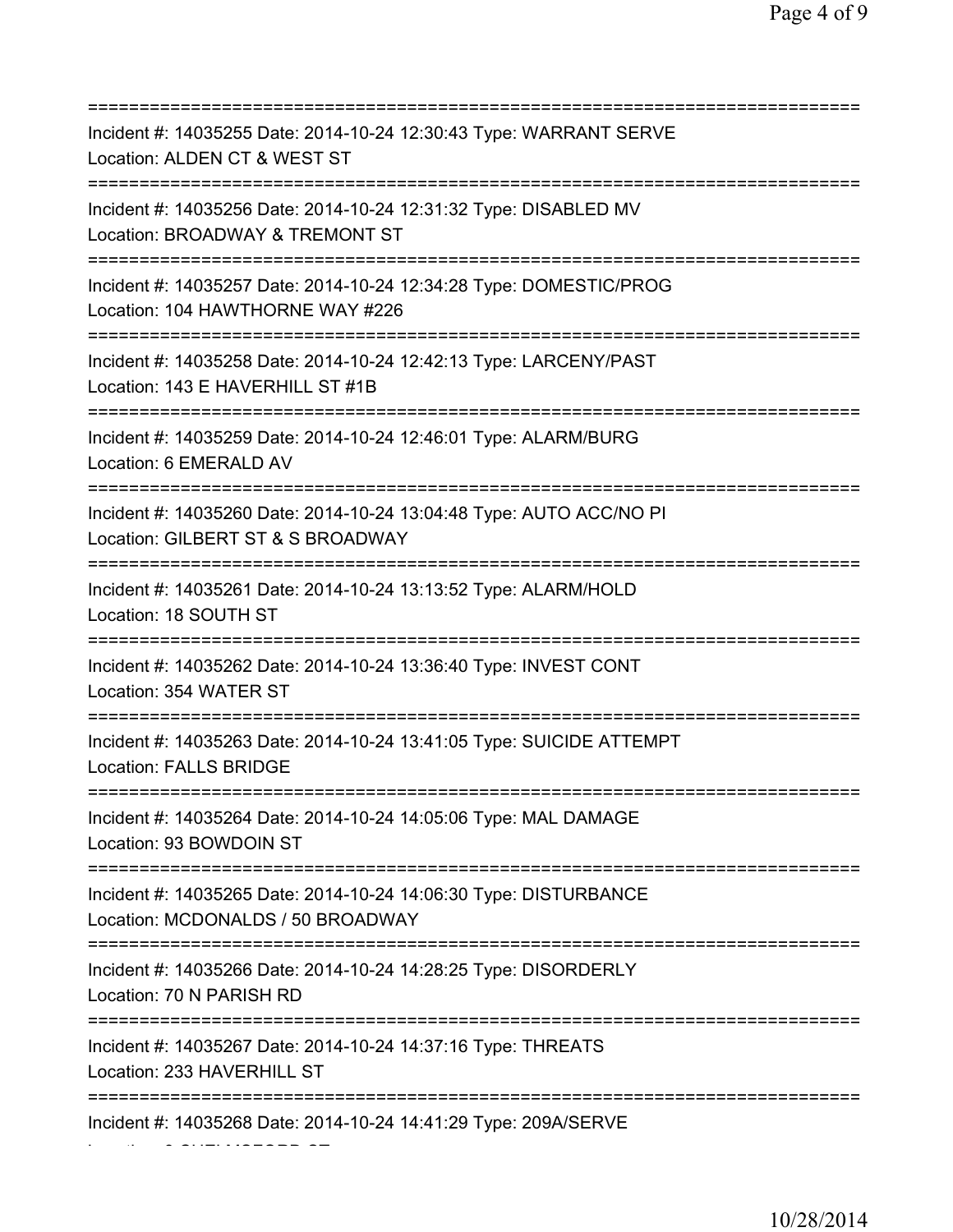=========================================================================== Incident #: 14035269 Date: 2014-10-24 14:46:04 Type: ROBBERY UNARM Location: LA FRUITERIA / 75 MANCHESTER ST =========================================================================== Incident #: 14035270 Date: 2014-10-24 14:47:31 Type: DISTURBANCE Location: HENNESSEY SCHOOL / 122 HANCOCK ST =========================================================================== Incident #: 14035271 Date: 2014-10-24 15:23:56 Type: DISTURBANCE Location: ANDOVER ST & S BROADWAY =========================================================================== Incident #: 14035272 Date: 2014-10-24 15:38:36 Type: DISORDERLY Location: MERRIMACK ST & PARKER ST =========================================================================== Incident #: 14035273 Date: 2014-10-24 16:31:44 Type: ALARM/BURG Location: LARRY'S SERVICE STATION / 665 HAVERHILL ST =========================================================================== Incident #: 14035274 Date: 2014-10-24 16:44:40 Type: TRESPASSING Location: CVS PHARMACY / 205 S BROADWAY =========================================================================== Incident #: 14035275 Date: 2014-10-24 16:52:26 Type: AUTO ACC/NO PI Location: 465 ESSEX ST =========================================================================== Incident #: 14035276 Date: 2014-10-24 16:59:45 Type: AUTO ACC/PED Location: 150 PARK ST =========================================================================== Incident #: 14035277 Date: 2014-10-24 17:00:36 Type: MAL DAMG PROG Location: 200 E HAVERHILL ST =========================================================================== Incident #: 14035278 Date: 2014-10-24 17:01:19 Type: DISTURBANCE Location: 229 E HAVERHILL ST =========================================================================== Incident #: 14035279 Date: 2014-10-24 17:14:46 Type: HIT & RUN M/V Location: HAMPSHIRE ST & LOWELL ST =========================================================================== Incident #: 14035280 Date: 2014-10-24 17:17:14 Type: MEDIC SUPPORT Location: DUNKIN DONUTS / 104 MARSTON ST =========================================================================== Incident #: 14035281 Date: 2014-10-24 17:42:43 Type: HIT & RUN M/V Location: 479 S BROADWAY =========================================================================== Incident #: 14035282 Date: 2014-10-24 17:43:47 Type: M/V STOP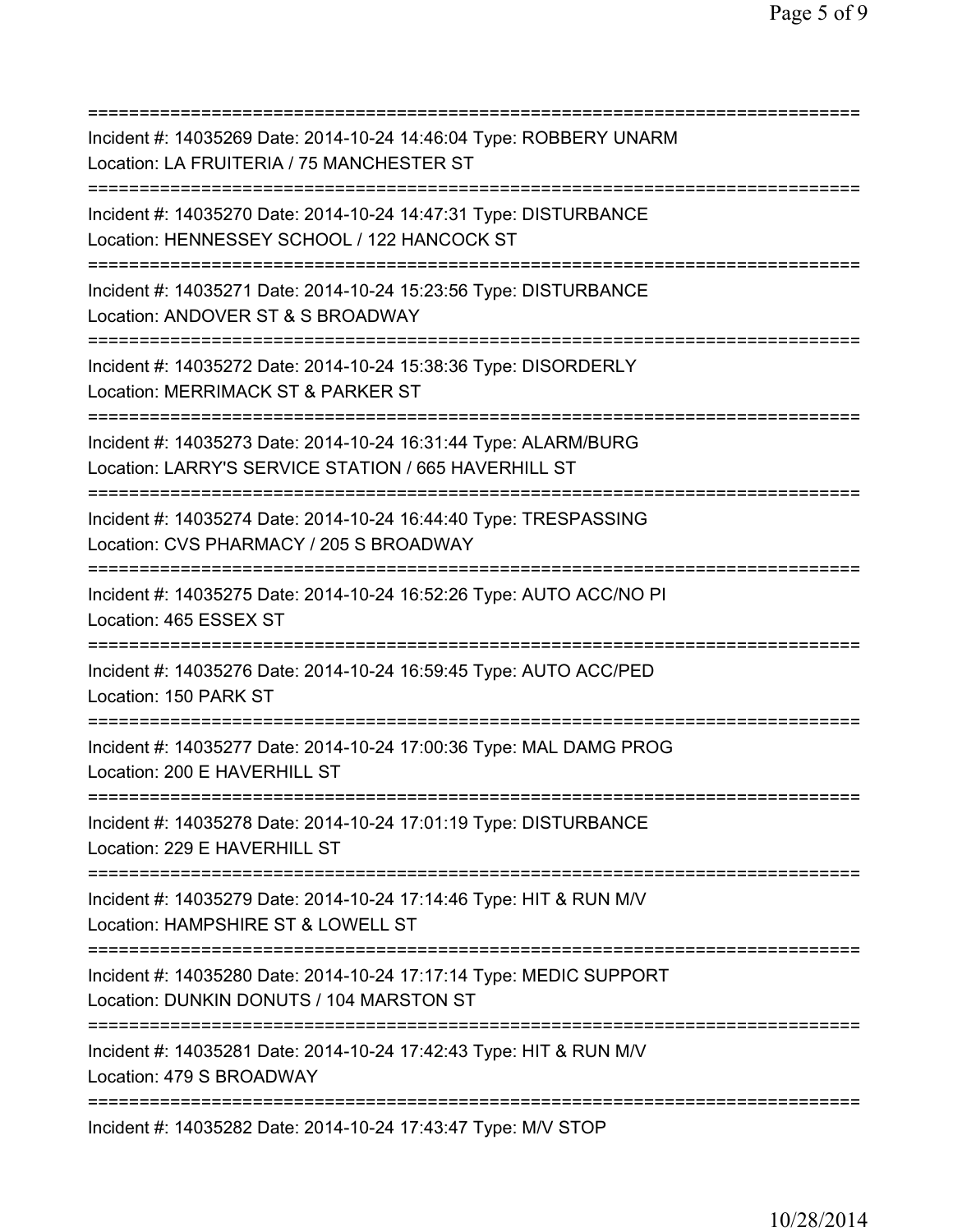| ;===========================                                                                                                 |
|------------------------------------------------------------------------------------------------------------------------------|
| Incident #: 14035283 Date: 2014-10-24 18:05:16 Type: M/V STOP<br>Location: CORNISH ST & JACKSON ST                           |
| Incident #: 14035284 Date: 2014-10-24 18:11:38 Type: M/V STOP<br>Location: ANDOVER ST & BLANCHARD ST                         |
| Incident #: 14035285 Date: 2014-10-24 18:23:38 Type: M/V STOP<br>Location: 50 HIGH ST                                        |
| Incident #: 14035286 Date: 2014-10-24 18:29:16 Type: M/V STOP<br>Location: BRADFORD ST & BROADWAY                            |
| Incident #: 14035287 Date: 2014-10-24 18:31:58 Type: M/V STOP<br>Location: HAFFNER'S GAS STATION / 69 PARKER ST              |
| Incident #: 14035288 Date: 2014-10-24 18:48:51 Type: LARCENY/PAST<br>Location: NEW BALANCE ATHLETIC SHOE CORP / 5 S UNION ST |
| Incident #: 14035289 Date: 2014-10-24 18:55:04 Type: M/V STOP<br>Location: 69 PARKER ST                                      |
| Incident #: 14035290 Date: 2014-10-24 18:56:30 Type: M/V STOP<br>Location: PARKER ST & SALEM ST                              |
| Incident #: 14035291 Date: 2014-10-24 19:10:54 Type: M/V STOP<br>Location: ABBOTT ST & PARKER ST                             |
| Incident #: 14035292 Date: 2014-10-24 19:18:50 Type: SPECIAL CHECK<br>Location: HAFFNER'S GAS STATION / 69 PARKER ST         |
| Incident #: 14035293 Date: 2014-10-24 19:19:28 Type: M/V STOP<br>Location: PARKER ST & SALEM ST                              |
| Incident #: 14035294 Date: 2014-10-24 19:22:17 Type: SUS PERS/MV<br>Location: 69 PARKER ST                                   |
| Incident #: 14035295 Date: 2014-10-24 19:22:34 Type: ALARM/BURG<br>Location: LAW METH COMM COALITION / 112 E HAVERHILL ST #A |
| Incident #: 14035296 Date: 2014-10-24 19:36:57 Type: ANIMAL COMPL                                                            |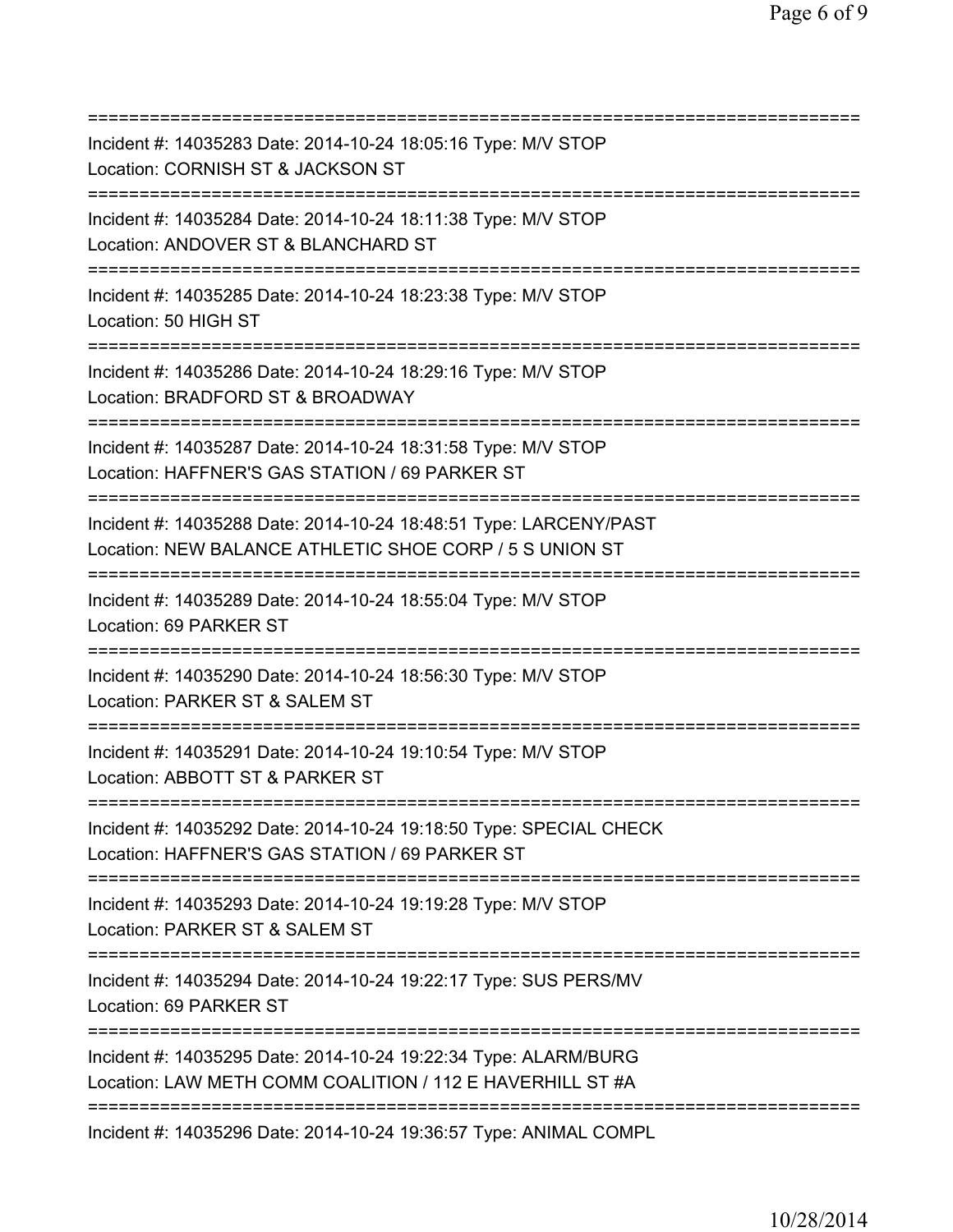Location: KINGSTON ST =========================================================================== Incident #: 14035297 Date: 2014-10-24 20:04:34 Type: FIGHT Location: CVS / 205 S BROADWAY =========================================================================== Incident #: 14035298 Date: 2014-10-24 20:10:34 Type: SUS PERS/MV Location: 9 MARIE LN =========================================================================== Incident #: 14035299 Date: 2014-10-24 20:32:26 Type: ALARM/BURG Location: DOMINGUEZ RESIDENCE / 94 SPRINGFIELD ST #1 =========================================================================== Incident #: 14035300 Date: 2014-10-24 20:37:37 Type: BUILDING FIRE Location: 8 GREEN ST =========================================================================== Incident #: 14035301 Date: 2014-10-24 21:00:16 Type: M/V STOP Location: FALLS BRIDGE =========================================================================== Incident #: 14035302 Date: 2014-10-24 21:18:35 Type: COUNTERFEIT Location: HAMPSHIRE ST & LOWELL ST =========================================================================== Incident #: 14035303 Date: 2014-10-24 21:32:03 Type: AUTO ACC/NO PI Location: HAVERHILL ST & RAILROAD ST =========================================================================== Incident #: 14035304 Date: 2014-10-24 21:37:12 Type: NOTIFICATION Location: 18 FRANKLIN ST #B608 =========================================================================== Incident #: 14035305 Date: 2014-10-24 22:05:20 Type: M/V STOP Location: 50 BROADWAY =========================================================================== Incident #: 14035306 Date: 2014-10-24 22:05:57 Type: M/V STOP Location: S BROADWAY & SHATTUCK ST =========================================================================== Incident #: 14035307 Date: 2014-10-24 22:06:26 Type: M/V STOP Location: S BROADWAY & SHATTUCK ST =========================================================================== Incident #: 14035308 Date: 2014-10-24 22:09:15 Type: M/V STOP Location: BROADWAY & ESSEX ST =========================================================================== Incident #: 14035309 Date: 2014-10-24 22:13:13 Type: M/V STOP Location: FRONT ST & S BROADWAY =========================================================================== Incident #: 14035310 Date: 2014 10 24 22:20:12 Type: M/V STOP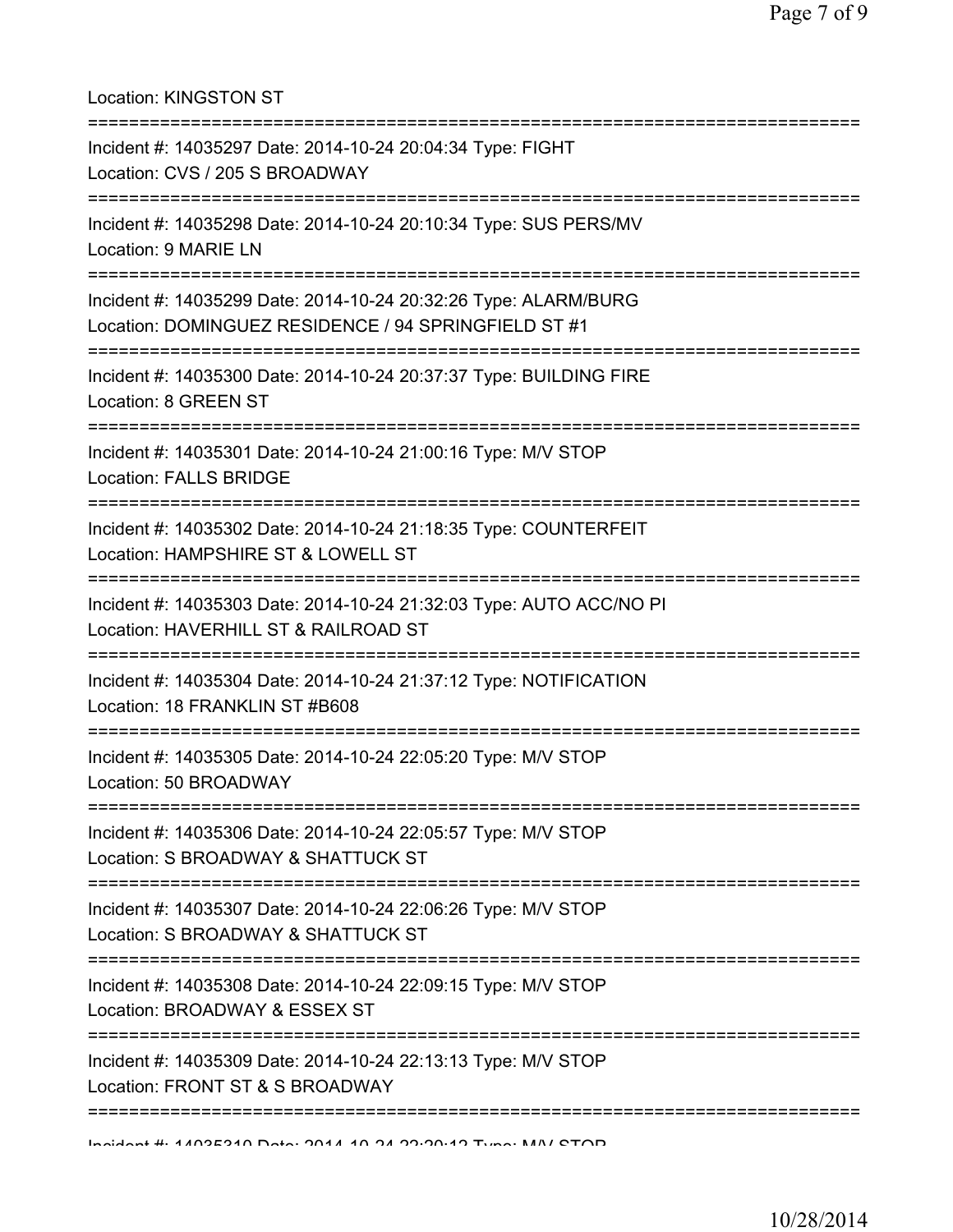| Incident #: 14035311 Date: 2014-10-24 22:21:22 Type: M/V STOP<br>Location: S BROADWAY & SALEM ST<br>:=============================           |
|----------------------------------------------------------------------------------------------------------------------------------------------|
| Incident #: 14035312 Date: 2014-10-24 22:25:05 Type: M/V STOP<br>Location: ALLEN ST & SUMMER ST                                              |
| Incident #: 14035313 Date: 2014-10-24 22:27:22 Type: M/V STOP<br>Location: BROADWAY & WATER ST                                               |
| Incident #: 14035314 Date: 2014-10-24 22:31:37 Type: M/V STOP<br>Location: AMESBURY ST & METHUEN ST                                          |
| Incident #: 14035315 Date: 2014-10-24 22:36:47 Type: MEDIC SUPPORT<br>Location: 72 MELVIN ST #BLDG 13                                        |
| ===================<br>Incident #: 14035316 Date: 2014-10-24 22:42:35 Type: SUS PERS/MV<br>Location: BROOKFIELD ST & INMAN ST<br>=========== |
| Incident #: 14035317 Date: 2014-10-24 22:43:08 Type: 209A/VIOLATION<br>Location: 17 HOLTON ST FL 2                                           |
| Incident #: 14035318 Date: 2014-10-24 22:54:27 Type: M/V STOP<br>Location: ANDOVER ST & BLANCHARD ST                                         |
| Incident #: 14035319 Date: 2014-10-24 22:59:41 Type: M/V STOP<br>Location: ARLINGTON ST & HAMPSHIRE ST                                       |
| Incident #: 14035320 Date: 2014-10-24 23:03:12 Type: ALARM/BURG<br>Location: WEATHERBEE SCHOOL / 75 NEWTON ST                                |
| Incident #: 14035321 Date: 2014-10-24 23:12:50 Type: M/V STOP<br>Location: COMMON ST & JACKSON ST                                            |
| Incident #: 14035322 Date: 2014-10-24 23:24:54 Type: TOW OF M/V<br>Location: HAVERHILL ST & HILLSIDE AV                                      |
| Incident #: 14035323 Date: 2014-10-24 23:41:10 Type: M/V STOP<br>Location: BAILEY ST & S UNION ST                                            |